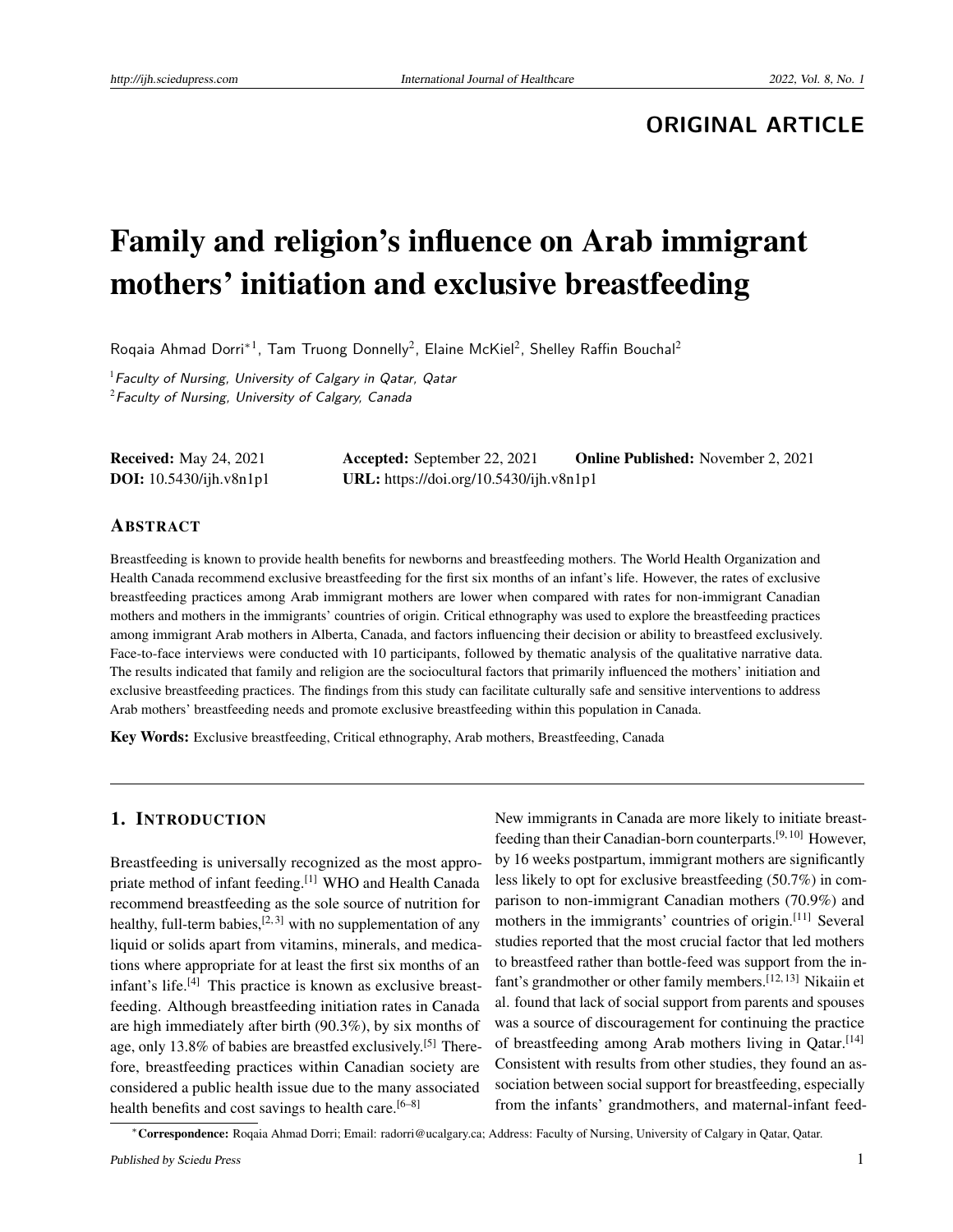ing choices. Among Canadian mothers, Millar and Maclean observed a sharp drop in breastfeeding within a few weeks of leaving the hospital where social support was absent.<sup>[\[15\]](#page-8-2)</sup> A lack of reinforcement by the family or community also resulted in low exclusive breastfeeding rates.

Traditionally, roles in Arabic society are delineated according to gender,  $[14, 16]$  $[14, 16]$  $[14, 16]$  which can inhibit breastfeeding among Arab mothers. The role of women is restricted to childbearing, child-rearing, and house chores. The role of men is to provide for the family and ensure that their financial needs are met. Men are rarely involved in aspects related to child-rearing.<sup>[\[14,](#page-8-1) [16\]](#page-8-3)</sup> Under such circumstances, women's lives become busier postpartum, particularly among working women who are also expected to continue maintaining the traditional child-rearing roles.[\[17,](#page-8-4) [18\]](#page-8-5)

In Arab society, customs around childbearing and childrearing are informed by the religion of Islam, which supports breastfeeding. Islamic religious beliefs also prohibit the exposure of intimate parts of a woman's body in front of those not considered as close family members.[\[19\]](#page-8-6) Many Muslim mothers are thus unable to breastfeed due to a lack of privacy in hospitals or public places (e.g., shopping malls), causing them to wean early.<sup>[\[19\]](#page-8-6)</sup>

From the literature, it is evident that understanding the family context and religiously endorsed cultural values and practices of breastfeeding among Arab mothers during the postpartum periods is necessary to initiate and sustain successful exclusive breastfeeding. In the current literature, few studies have examined breastfeeding among immigrants in Canada. Secondly, an extensive search of the literature failed to identify an in-depth understanding among health care practitioners (HCPs) of the sociocultural factors that influence Arab mothers' breastfeeding practices in Canada. Therefore, this qualitative research aimed to explore the sociocultural factors that influence the initiation and exclusive breastfeeding practices among Arab immigrant mothers. The findings from this study can contribute to the development of mother-centered services and health education programs that support the initiation and sustainment of exclusive breastfeeding practices among Arab mothers.

#### 2. METHODOLOGY

## 2.1 Theoretical framework: Critical Social Theory (CST)

The theoretical foundation for this qualitative study was based on Critical Social Theory (CST), which emphasizes language, power relations, and the social processes associated with knowledge. Thomas (1993) suggested that this theoretical framework advocates for a type of consciousness that recognizes, acknowledges, and understands how social structures, like family and religion, work to influence Arab women's experience.[\[20\]](#page-8-7)

Carspecken's critical ethnographic method (1996) is used in this study as immigrant women of Arab origin come from cul-tures significantly different from those in Canada.<sup>[\[21\]](#page-8-8)</sup> Further, immigrant mothers can be subjected to discrimination due to their racial and cultural orientations, which inhibits their level of access to opportunities.[\[22\]](#page-8-9) Findings from various studies highlight the historical marginalization of visible minorities in Canada with immigration status, gender relations, and cultural values creating a background that influences infant feeding practices in recently immigrated mothers.[\[9,](#page-7-7) [10\]](#page-7-8) Critical ethnography, which has CST as its theoretical foundation, facilitates Arab mothers to have more authority to express their perspectives, challenges, and desires using the language of their choice. It also empowers them to address unequal power relations and gain a new understanding of factors that influence their health care practices through empowerment and critical thinking.[\[23\]](#page-8-10)

Participant inclusion criteria were as follows: Arab mothers living in a metropolitan city in western Canada; who were within six months postpartum; aged 18 or older; able to give informed consent; and residents of Canada for less than five years as the duration of immigration is known to influence breastfeeding initiation and exclusive breastfeeding.<sup>[\[24\]](#page-8-11)</sup> Participants were excluded if the babies were born before 37 weeks of gestation or had congenital abnormalities. Postpartum Community Services (PCS) was a significant place for attendance by members of the Arab community. Key personnel in PCS were informed about the purpose of the study, the scope of their participation, and their voluntary commitment to assist with the recruitment of participants. All Arab mothers identified as potential participants were provided detailed information about the study, its purpose, and the eligibility criteria by the first author  $(X)$ . Purposive sampling and snowball sampling techniques were used for recruiting. Recruitment was ongoing until data saturation was reached, which occurred after ten interviews.

All mothers enrolled in the study were interviewed face-toface in their homes within six months after their infant's birth. Information about the research, including the consent form, was provided in Arabic and English based on the women's preferences. All participants chose to be interviewed in Arabic. X engaged in reflexive journaling during the research process paying careful attention to her social, cultural, and professional positioning and the potential influence on her actions and thoughts in the field and eventually her interpretation of the data.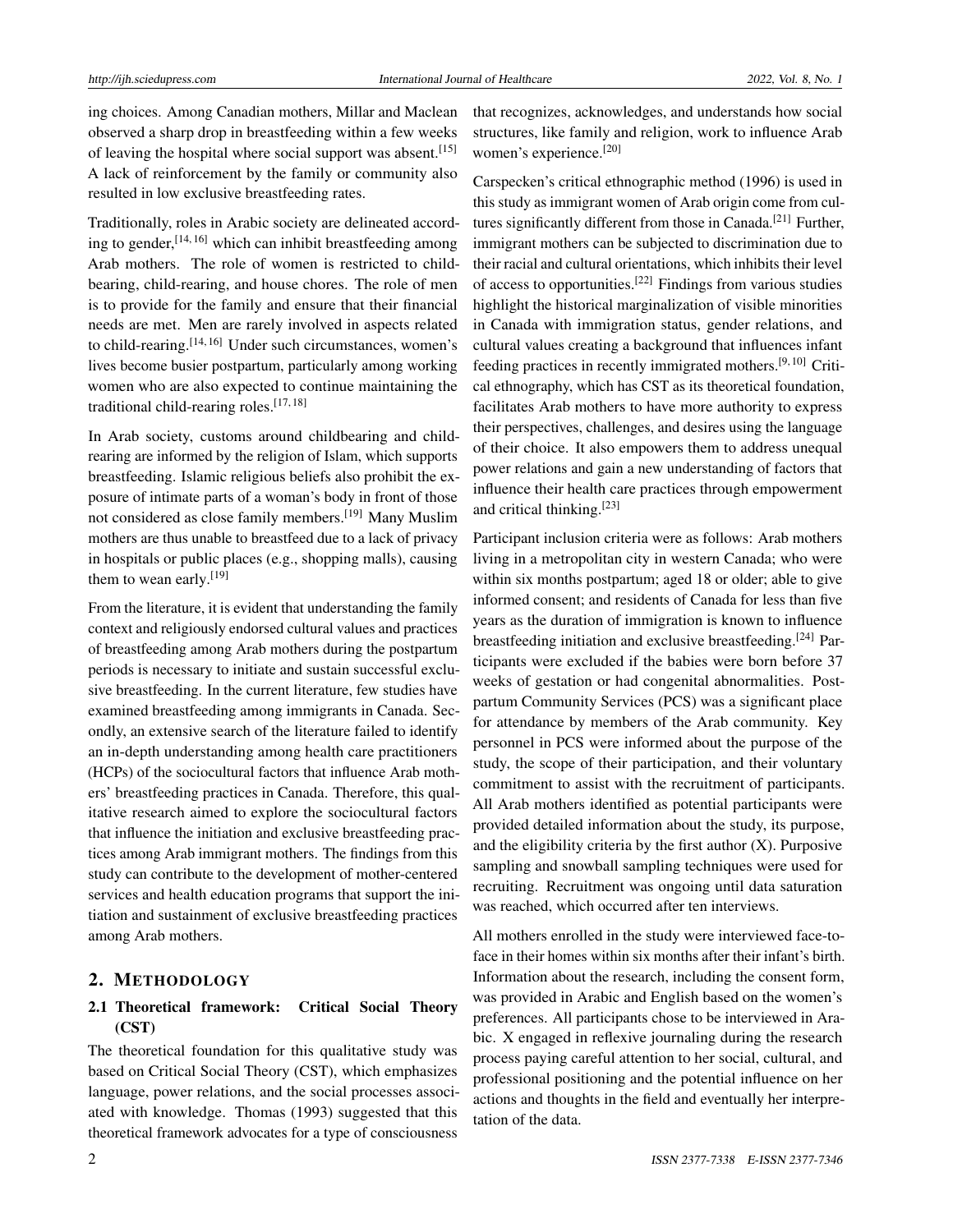#### 2.2 Data collection and data analysis

In this study, Carspecken's (1996) five-stage process for doing critical ethnography was followed. Individual in-depth interviews were conducted with ten Arab mothers.[\[21\]](#page-8-8) A semi-structured questionnaire was used with open-ended questions such as "Tell me more about the beliefs and values that influenced your decision to participate in breastfeeding" and "What comes to your mind when I say," "exclusive breastfeeding?" Additional probing questions were used to explore, illuminate, and clarify Arab mothers' breastfeeding experiences in greater depth.

Before starting the recorded interviews, the physical environment of each data collection site was briefly but keenly observed to identify issues that might need further exploration with the participant during the interview. The participants' behaviors, activities, social interactions, tone of voice, gestures, body movements, and facial expressions were also noted and used during the interviews to ask subsequent questions. Preliminary reconstructive analysis was used for analyzing the record and reconstructing meanings from the observations collected. When reviewing the primary record, X identified relationships between meaning reconstruction, power, and roles influencing participants' breastfeeding experiences.

The interviews were conducted for approximately 60 to 90 minutes in duration in Arabic, the participants' primary language, and with permission from participants, were audio recorded. The interviews were then transcribed and translated into English. Data coding included three aspects: description, analysis, and interpretation of culture the Arab mothers shared. Data coding and categorization were undertaken using NVivo software. Data were coded into categories and themes using low-level coding to group initial data. High-level coding of abstraction was then generated by linking categories to provide coherence and meaning to themes. Throughout the research process, the data were revisited several times and reconceptualized to move beyond data categorization to the more in-depth synthesis and construction of these meaning fields. The validity of the findings with respect to macro-level social theories was determined through debriefing and consulting with the research team members, participants' member checking, and review of the relevant published literature. Three participants were interviewed a second time for member checking to achieve trustworthiness, credibility, transferability, dependability, and confirmability of meaning reconstructions. Additional information from these interviews was incorporated into the research results.

Four primary components of support emerged from the analysis of the participant interviews: knowledge, family, religion,

and infant feeding practices. Because a complete discussion of all four themes would be very lengthy, this paper is limited to family and religion as crucial sociocultural factors. Knowledge and infant feeding practices are presented in a separate document.<sup>[\[25\]](#page-8-12)</sup> All participants' names used in this paper are pseudonyms.

## 2.3 Family

Family members traditionally exert a strong influence on the childrearing practices of Arab mothers. This was evident in the mothers' decisions on initiating and sustaining breastfeeding. All participants identified that family members, particularly mothers, strongly influenced their breastfeeding practices. They identified their mothers as a source of information about breastmilk. For example, Rania said: "My mother knows basically everything about breastfeeding. I heavily rely on my mother's advice." Like Rania, Sara relied on her mother's encouragement to breastfeed because of the benefits of breastfeeding for the infant, saying: "My mother told me that a mother's breastmilk makes a child mentally and physically healthy..." Both Sara and Rania took their mothers' advice with seemingly little hesitation showing that trust in their mothers' knowledge impacted their decision to breastfeed their infants.

The participating mothers' narratives communicated a clear understanding of the importance of proper nutrition for quality breastmilk and optimal lactation. Here again, advice from their mothers (i.e., the infants' grandmothers) was significant. Haneen's mother provided her with diet tips appropriate for a lactating mother to increase milk supply. She said: "She [her mother] knows what kind of foods have more vitamins, and which foods help to increase the secretion of milk."

Five of ten participants spoke about the support they received from their mothers in dealing with breastfeeding-related complications such as sore nipples. Sara exemplified this:

> One time, my breasts hurt a lot; there was blood coming out. I did not know why. I asked my mother if I should stop breastfeeding. My mother said no, you should get this oil and this and that. . . I did what she told me and got all the things needed. I put the oil on my nipples, and the pain decreased.

Seeking support and advice from mothers extended beyond encouragement of breastfeeding; physical care and domestic support with daily living activities were viewed as other primary facilitators to participants' breastfeeding.

Haneen and Nadia were fortunate enough to have their mothers come to Canada to visit. Their presence was instrumental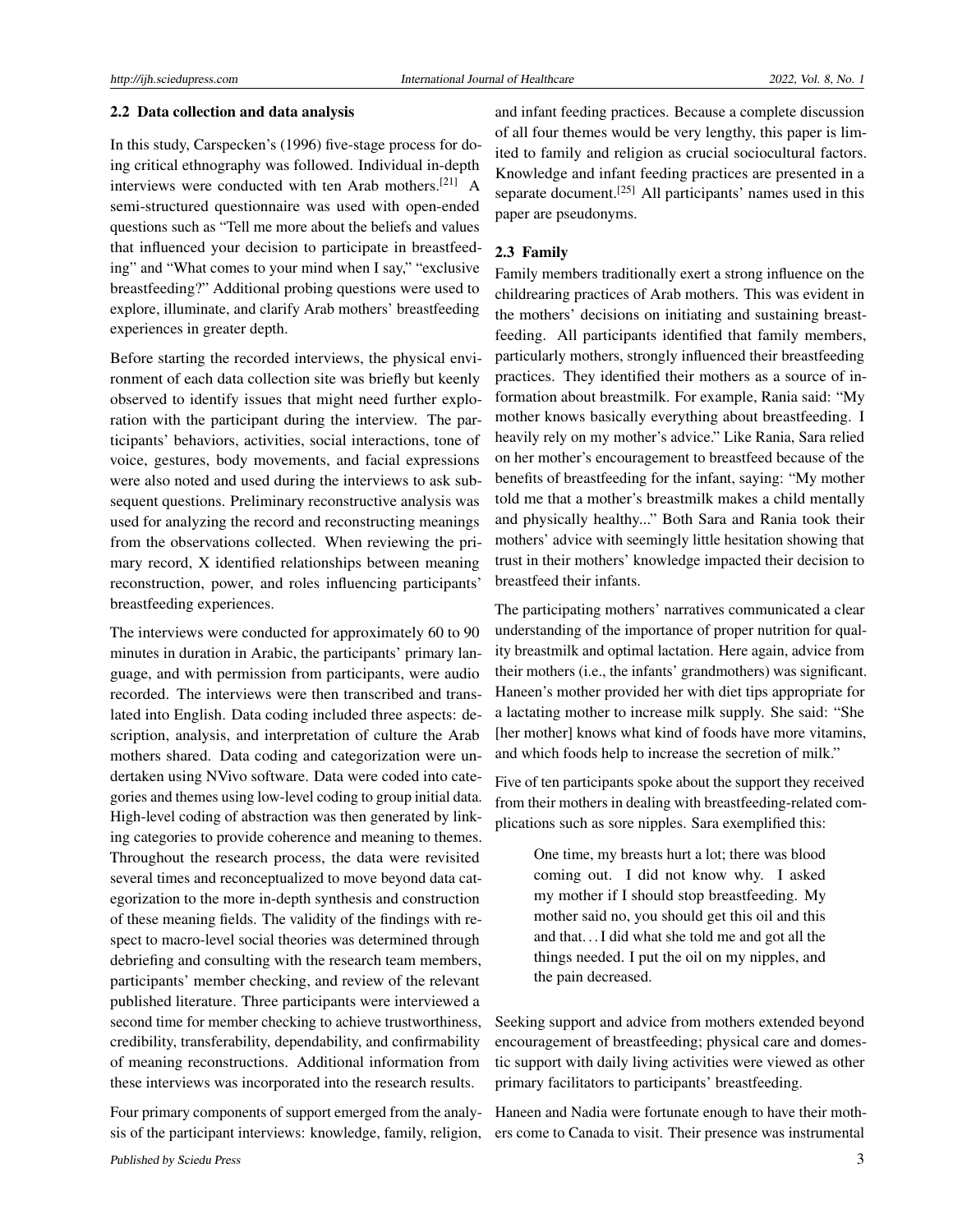in a variety of ways, as was evident in Haneen's account:

I am an immigrant here and do not have any family members to help. So, it was great that I had my mother visiting from back home. My mother focused on the right diet and nutrition. She would tell me to sleep whenever the baby is asleep to help me mentally and not feel stressed. She would clean the house for me and cook for me, which is less stressful. I just have to focus on the baby.

Nadia explained, "The days she [the mother] stayed with me, she was helping me a lot. She would take care of the baby in the morning, and that helped me to have enough sleep ... when I slept well, I could feel the milk next thing in the morning." Both participants asserted that having their mothers physically present and assisting with daily activities reduced their daily domestic responsibilities. As a result, they were relieved of stressful physical work experiences. Both of the mothers pointed out that the assistance promoted increased secretion of milk for their infants. However, once their mothers left, the support decreased significantly; they experienced stress associated with increased engagement in daily domestic chores and their milk secretion was inhibited.

The other eight participants were not fortunate enough to have their mothers' direct support after delivery. They relied on telephone communication, (e.g., Skype, WhatsApp), which limited the support they received. As immigrants living in Canada without extended family members, these mothers consequently experienced difficulties breastfeeding their infants. They were overwhelmed with their domestic responsibilities and felt tired, stressed, and sometimes depressed; feelings that negatively impacted their breastfeeding practices. Sara shared her experience, saying:

> I must take care of my 4-year-old a lot, and I do not have anybody to help me, which causes stress and anxiety. Back in Iraq, if somebody gives birth, everyone is helping, cleaning, and helping around the house... here [in Canada] when I got out of the hospital, I could not do things for my baby, I was so tired. . . every time I face difficulty with my baby and breastfeeding, I would cry...I do not have the help I needed. . . my milk was probably reduced from all the stresses.

Sara recognized that her stress and anxiety stemming from living in a different environment and society as an immigrant impacted her milk production. She explained, "... the main reason for being stressed is to be an immigrant in a country away from my family and because I am in a completely different environment..."

The participants' mothers were influential in whether they could trust their healthcare professionals' advice or guidance regarding breastfeeding, although in different ways. For example, when Asma was having problems with her breastmilk supply, and the doctor told her to give formula to the baby as a supplement, her mother told her:

> . . . not to listen to what doctors said here [in Canada]. She advised me to be patient, and eventually, the milk will come out. I had given it a try, yet she would cry immediately as soon as I start breastfeeding her [the baby]. However, I end up giving her formula feeding. It is my first baby, and I was afraid to take the risk.

In attempting to be supportive, Asma's mother, who was advising her from Egypt, created conflict and insecurity for Asma. In contrast, Haneen's mother held an opposing view. Her mother advised her to abide by the doctor's advice. Haneen said: "She [her mother] would always tell me to ask the doctors and make sure I follow their suggestions because they have the education and more experience in this field." The provision of conflicting information based on the advice of some of the mothers and the doctors presented a significant challenge in terms of making decisions on breastfeeding. There was evidence of mistrust towards the information provided by healthcare professionals (HCPs) among mothers who experienced profound influence from their more culturally conservative families. Self-determination is often the desired approach to rational decision-making. However, exposure to conflicting information sources causes confusion, and the ultimate decision may be constrained by personal bias. In such situations, mothers were presented with a tradeoff between following the traditional advice from family members and continue exclusive breastfeeding or following the established medical norms and integrate formula feeding as advised by some Canadian HCPs. The extent to which each side's advice was mainly adopted depended on the Arab mothers critically evaluating the advice from both sides and arriving at a decision that they believed would yield optimal outcomes for the infant.

Husbands were another source of support for the participants, although their role was primarily limited to encouraging their wives to breastfeed and meeting their families' financial needs. Within the context of breastfeeding decisions, they were seldom involved. The Arab culture on the distribution of gender roles is critical in establishing and maintaining this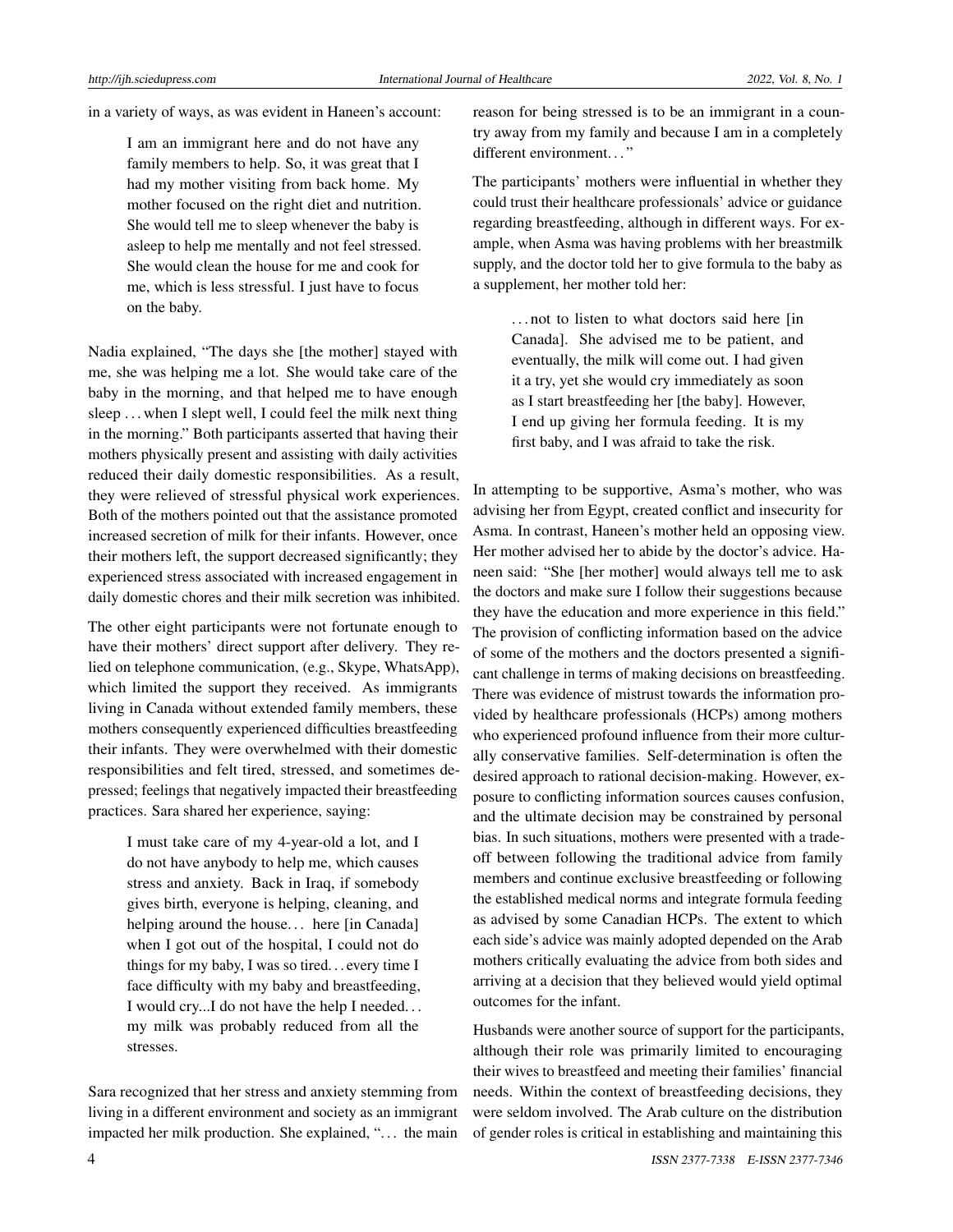status quo, as evidenced by the review of existing literature. In this cultural context, women in this study were considered responsible for all domestic chores and taking care of the newborn and the family. They were also responsible for making decisions in these respective areas. Not surprisingly, the men had few domestic skills and, at best, a limited capacity to take care of the older children. Having been enculturated into these roles, the mothers expressed discomfort in accepting help from their husbands, even if it was offered. Lena clarified this saying:

> I did not like seeing my husband having to do my job. The idea of men working at home is not acceptable in my culture. He could help when I am sick, but that is not even part of his duties. We are not used to the idea of a woman being sick. In my culture, I am supposed to be strong and healthy all the time. . . I would only ask for him to do simple things or things that I cannot do because I am either sick or pregnant. I do my best not to ask him for anything much. That is what I have been taught when I was little.

A spouse's stress and financial pressure can also affect the level of support, which a husband provides to the mother, which, in turn, influences breastfeeding. Raina stated: "If the family is not financially stable, they will be under a lot of pressure . . . my husband is busy with work, and he cannot help. . . if the husband cannot support and no family members to help for sure, it would be hard to continue breastfeeding." Nadia's husband helped her when he was at home, but she had no support when he went to work. Therefore, she did not get time to rest and breastfeed.

Despite acknowledging the presence of other relatives such as the mother-in-law and sisters, extended family members did not seem to directly influence the mothers' breastfeeding practices. Perhaps this was because these family members were not in Canada and therefore less accessible to help these women. Additionally, although not a family member, one of the mothers had the support of a housekeeper, which allowed her to focus on caring for her baby and herself. However, given the income level and occupation of the participants and their spouses, not all of them could afford to pay someone to help them.

#### 2.4 Religion

Religious beliefs and values strongly influenced breastfeeding practice by the participants, all of whom were Muslim. A verse in the Qur'an, the Holy Book of Islam, encourages breastfeeding for two years after the baby's birth. It is based upon the act of mercy as dictated by the Qur'an, an act that

is demonstrated by the mothers' provision of food or nourishment to their babies, who depend entirely on them. This explains why Muslims believe in the practice of breastfeeding since it is enshrined in the Qur'an.

The strength of Shaima's religious beliefs was enough to ensure that she decided to breastfeed. She said: "Since it is mentioned in the Qur'an, then it is the best for the baby." Lena echoed Shaima's sentiments: "If it has been mentioned in the Qur'an, it must be the best for both the mother and the baby." Participants mentioned that in many Arab societies, breastfeeding is a strict religious practice, and mothers breastfeed their children to follow the Qur'an. Maya said: "Some people are strictly following the religion. For them, it is mandatory to breastfeed for two years. It is more religious and cultural rather than a personal opinion." Haneen also linked breastfeeding with culture. She stated that breastfeeding is not only a religious matter. It is also one of the cultural beliefs. She said, "It is not about religion at all. People from different religions can support breastfeeding as well. It is more of cultural and personal beliefs and values."

Another participant stated that Islam encouraged but did not force a mother to breastfeed her child. For example, Eman explained: "In the Qur'an, it encourages breastfeeding for two years. It is not a must, but to whoever can breastfeed." She emphasized that, in her religion, it is a choice rather than a rule.

The findings from this study revealed that some religious beliefs and values impeded breastfeeding practice. Given that exposing intimate body parts is strongly condemned for Muslim women, some participants were discouraged from breastfeeding in front of others. Maya reported ". . . in Islam; women should not expose her body to men other than a family. My mother-in-law and other women advised me not to breastfeed in front of others." Consequently, some participants avoided socializing while breastfeeding their children. As Maya described: "I was invited to three different parties, and I attended none of them because I am too shy to breastfeed in front of others." As a result, to avoid social isolation, some Muslim women opt to feed their baby with infant formula, thus further hindering breastfeeding.

Another practice that inhibits or reduces the longevity of breastfeeding among Muslim Arab women is the religious practice of using foods other than breastmilk for some duration after birth. One practice, known as Tahneek, arises from a Sunnah, which involves sayings, practices, and teaching of Muhammad, the prophet of Islam. Lena described the practice as: ". . . basically softening a date, and then rubbing it onto the palate of the baby's mouth just after birth. We do it for about seven days or more." The practice has con-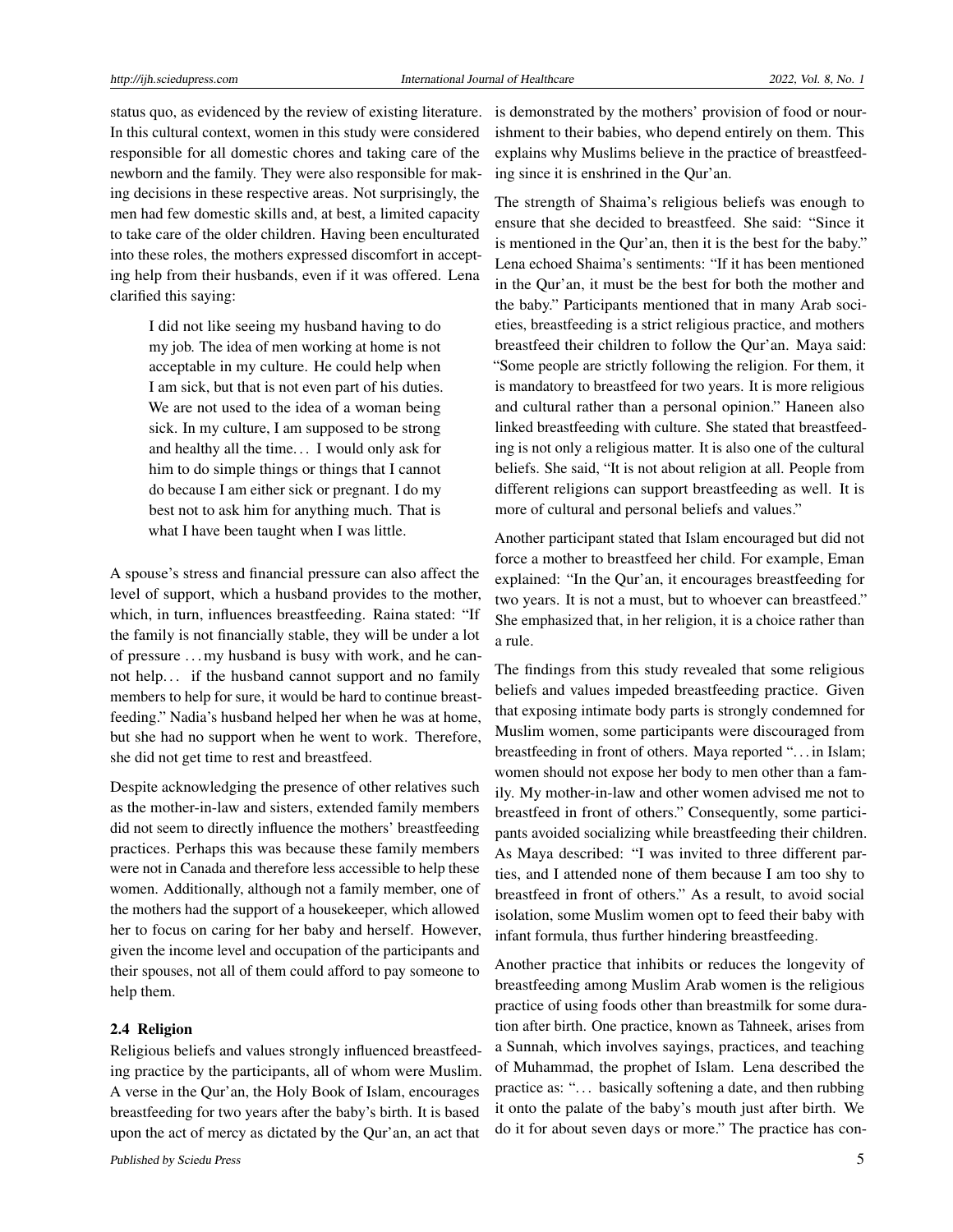tinued to sustained in Canada. Sara said, "I have practised Tahneek on all my children here in Canada. I believe people should practise this because it is a cultural tradition, and it is healthy for the infant." Although these customs are practised to maintain the baby's health, they might disrupt exclusive breastfeeding practice.

### 3. DISCUSSION AND IMPLICATIONS

The complexities of the mothers' family context and religious observances, their experiential effects, and subsequent implications for practice, nursing education, and research are presented in this section.

#### 3.1 Family

The family is an integral part of Arab culture and has a profound influence on breastfeeding practices.<sup>[\[26\]](#page-8-13)</sup> The participants in this study spoke of how influential their family's support or, sometimes lack thereof, was towards their success in breastfeeding their infants. All participants looked to their mothers for advice, trusting them with knowledge of and experience of breastfeeding techniques, ways to enhance milk production, maternal nutrition, and breastfeeding complications. A study by Prates, Schmalfuss, and Lipinski showed that this reliance is universal, and grandmothers, mothers, and mothers-in-law are perceived to be individuals with experience and considered an essential source of information on issues relating to lactation and breastfeeding processes.[\[27\]](#page-8-14) The study also suggested that mothers were often more sensitive and vulnerable to pressures and advice from family members or friends during breastfeeding. However, their advice could either enhance or hinder exclusive breastfeeding practices<sup>[\[27\]](#page-8-14)</sup> since such advice conventionally lacked scientific evidence and differed from professional recommendations in some respects.[\[28\]](#page-8-15)

During the initial stages after giving birth, one significant challenge to women was balancing household responsibilities and childcare. As a result, mothers who received their family's support were more successful in coping with challenges associated with breastfeeding and handling household chores and demonstrated a better experience than those who lacked any support. Furthermore, most of the mothers interviewed believed that relying on family members' experiences helped them build confidence and better manage themselves during the breastfeeding period.

Immigrant women may not always have the support of their husbands to lessen their burden of caring for themselves and their babies due to traditional gender roles. As pointed out by Bich et al.,<sup>[\[29\]](#page-8-16)</sup> with the active support of the fathers before, during, and after birth, mothers were less likely to give prelacteal food and more likely to breastfeed exclusively. If fathers were to understand better the extent of support their partners need and the impact they could make, it might motivate them to participate more actively in breastfeeding decision-making. One means of gaining a better understanding is attending breastfeeding education classes. Gender-appropriate prenatal classes that include both parents would reinforce the father's role and the significance of exclusive breastfeeding.

Breastfeeding mothers can be confused about how to breastfeed, especially if they have little knowledge regarding breastfeeding or have geographical barriers with their family members. In the present study, eight mothers could not access direct support from their mothers after delivery. After birth, most women experience a major challenge juggling domestic chores and child-rearing.[\[30\]](#page-8-17) Consequently, at this vulnerable time, the two Arab mothers who received physical support from their mothers were positively influenced by it and leveraged on the experience of their mothers. This implies a need for a support system within Canadian society for sharing and addressing cultural and religious concerns among conservative Arab mothers. Telephone-based breastfeeding peer support can, for instance, be developed to address these concerns.

In alignment with Jessri, Farmer, and Olson,<sup>[\[31\]](#page-8-18)</sup> the findings from this study suggested that immigrant families often maintain close ties with relatives back home through telephonic communication (e.g., Skype, WhatsApp), resulting in the acquisition of cultural knowledge relating to breastfeeding. Similar to Alzaheb's study, $[32]$  this study found that some parents encouraged their children to uphold cultural practices such as Tahneek, which inhibit exclusive breastfeeding. Consequently, despite the commitment to breastfeed, some belief systems ingrained in the Arab family culture about prelacteal feeding contributed to the cessation of the practice. The Arab mothers shared that they received advice that encouraged pre-lacteals as this was considered part of appropriate religious practice. As a result, the cessation of exclusive breastfeeding occurred inadvertently in some cases. It was further worsened by the desire to meet religious requirements while oblivious to their impact on the infant's health.

The participants, who had no close family members, turned to HCPs as the primary source of information. They also relied on HCPs as a source of essential breastfeeding support to deal with common breastfeeding problems. Despite providing advice on breastfeeding, Canadian HCPs focus primarily on promoting health outcomes such as weight, sleeping patterns, etc., of both the mother and the infant.[\[33\]](#page-8-20) There is still inadequate attention on culture-specific knowledge and culturally sensitive solutions to common breastfeeding problems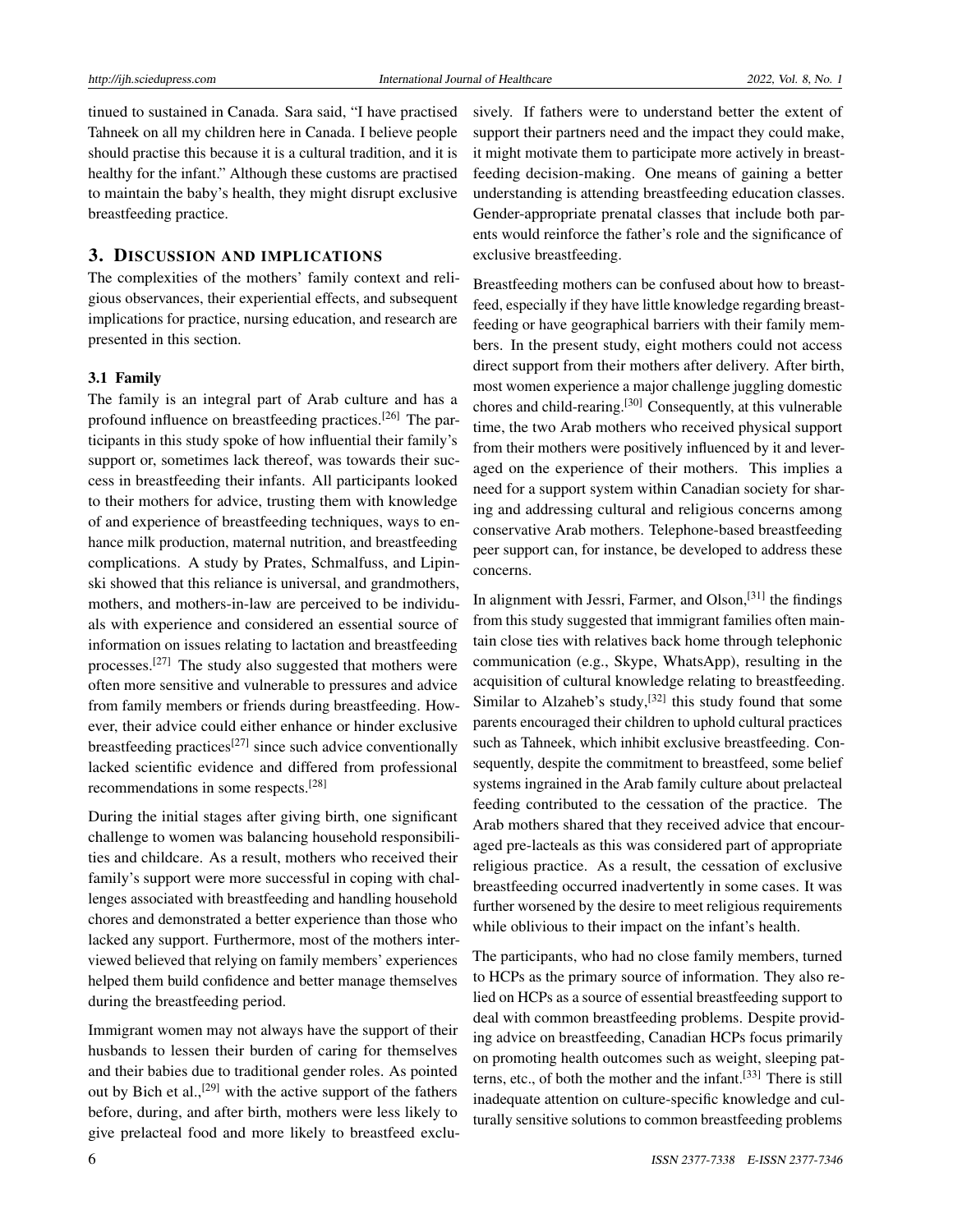in contrast to scientific information, which may inadvertently contribute towards a higher supplementation rate among the Arab immigrant mothers interviewed in this study. Moreover, some Arab mothers were influenced by the opinions of their maternal parents about decisions to comply with Canadian doctors' instructions. It was observed that Arab mothers demonstrated varied views regarding following doctors' orders relating to breastfeeding practices. However, the extent to which they consider the information they receive is contingent on how it resonates or differs from the information they access within the family contexts. Although some mothers were advised to ignore recommendations by doctors that encouraged giving formula milk, several participants were supported by their mothers to follow doctors' advice to practice both breastfeeding and formula feeding.

#### 3.2 Religion

Muslims believe that breastfeeding is a holy act enshrined in the Qur'an where it is considered to be an act of mercy. Some of the participants practiced breastfeeding as they thought it to be a religious and cultural obligation, while for others, it was a personal preference. Some religious beliefs can inhibit breastfeeding. As already mentioned, Muslim women are expected to uphold a high standard of dignity in public spaces by avoiding indecent exposure of their intimate parts. Participants in this study explained that women who have violated these socially accepted norms receive a judgment or are ostracized by the family. They also explained that although both religious institutions and family members have advised them to breastfeed, they had to avoid breastfeeding in public because it would make them feel extremely uncomfortable. To these mothers, privacy is paramount. They are very particular about protecting their modesty to the point that they declined invitations to social gatherings knowing that they could not preserve modesty by breastfeeding at these events.

Consequently, they were restricted to their home environment, thus increasing social isolation and limiting their opportunities to interact with and integrate into Canadian culture. Also, when male visitors come to their homes, they go into their bedroom to breastfeed. Consequently, these forms of restriction contribute significantly to inhibiting breastfeeding among Arab mothers. Similarly, it highlights how some religious doctrines and cultural expectations can create social barriers for women in receiving support from their husbands and community. By regulating public behavior, the extent to which women can express themselves or reach out to other women for support is limited.

The results highlight the relationship between men and women, primarily defined by gender roles and expectations. The prevailing cultural construct is informed by the principles of Islam, which places more emphasis on patriarchy.[\[34\]](#page-8-21) Based on the perspectives highlighted by Vandenberg and Hall,<sup>[\[34\]](#page-8-21)</sup> the dynamics of power and control among men and women shaped their approach to breastfeeding practices. The immigrant Arab mothers lived within a male-dominated society, which gained patriarchal authority based on the Islamic doctrine. Consequently, there was a lower degree of involvement among men regarding breastfeeding due to the religious doctrine's explicit role definitions. This implied that women were allocated responsibilities including childbearing, childrearing, and domestic chores.

Additionally, the system of patriarchy prescribed some of the activities that were prohibited for women, such as public breastfeeding or exposure of intimate parts of the body. As a result, these forms of structural barriers in power relations defined the ways through which Arab mothers could breastfeed. In areas where there was a lack of public facilities, the conditions influenced the potential decision of supplementation.

The interplay between culture, environment, religion, and family contributes significantly to breastfeeding decisionmaking processes. Islam encourages breastfeeding but ironically does not explicitly promote exclusive breastfeeding due to the prescribed prelacteal practices. Two of the participants spoke of practicing the prelacteal feeding custom of Tahneek. These mothers indicated that this religious practice is considered a healthy Sunnah, and offers an incentive for mothers to participate. However, engaging in such practices technically might inhibit exclusive breastfeeding, as described by Alzaheb.[\[17\]](#page-8-4)

Communication between the mothers and the HCPs regarding the religious and cultural intentions for prelacteal feeding is crucial to support the timely initiation of breastfeeding and ensure the health of the infant (Shariff & Sharma, 2018). More particularly, in foreign nations, there is a need to promote a more inclusive outlook to maternal care, accommodating cultural variations in the interest of the infant's health. The implication of this solution is the delay of prelacteal feeding until after the recommended time of six months for breastfeeding as promoted by the World Health Orga-nization<sup>[\[3\]](#page-7-2)</sup> and Health Canada.<sup>[\[2\]](#page-7-1)</sup> Regular communication between the mothers and HCPs would ensure that breastfeeding mothers continue to breastfeed their babies as they would stay motivated and informed regarding the benefits of exclusive breastfeeding. Mothers that are unable to breastfeed claim that they have little breastmilk or those working might also benefit when they receive the information regarding how best to feed their children. This would be of great help to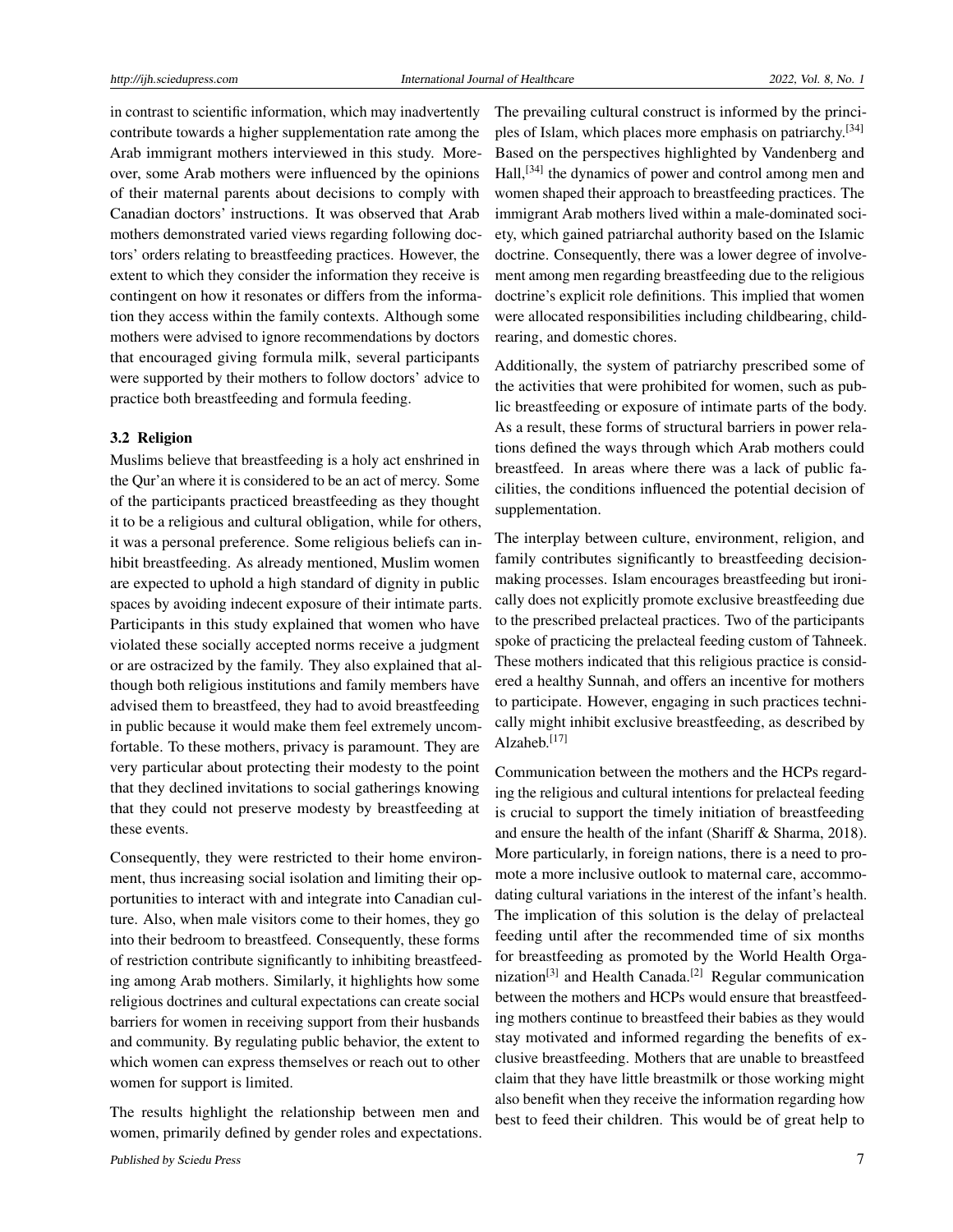Arab mothers who have little knowledge regarding exclusive breastfeeding and cannot communicate with their mothers or other family members. Furthermore, Arabic mothers might receive the encouragement of breastfeeding very positively because it resonates with their religious beliefs and traditions.

#### 4. CONCLUSION

Breastfeeding initiation by Arab mothers in Canada is high, but by six-months after birth, breastfeeding duration rates quickly drop below the desired international rates. Lack of familial support available to immigrant Arab mothers and religiously informed breastfeeding traditions contribute to the lack of successful breastfeeding, leading them to wean their infants prematurely. This critical ethnography study has provided insight into the breastfeeding experiences of Arab mothers and the sociocultural factors that serve to facilitate or inhibit their experiences.

The findings show that women's lack of family support networks and their tendency to carry out the religiously endorsed traditional customs which may conflict with the recommendations of the HCPs, can influence the frequency and duration of exclusive breastfeeding. Immigrant Arab mothers in Canada who no longer have traditional support systems struggled with the challenges of breastfeeding. Without the immediate family's support, mothers are overburdened with household chores and struggle with inexperience and low confidence. These problems are further exacerbated due to traditional gender roles and financial pressures, limiting the husbands' ability to support their wives in child-rearing. Since mothers voiced isolation and a need for support, it is crucial for researchers to involve mothers in program planning and evaluate the outcomes of their participation. Further research is needed to evaluate the best ways to involve male Arab partners in supporting exclusive breastfeeding.

The religious principles can inform cultural practices regarding prelacteal feeds and breastfeeding of an infant in public. Religiously informed practices can also engender conflict between acceptable cultural practices and recommendations of the HCPs. A more precise understanding of the sociocultural contexts that support and encourage exclusive breastfeeding is an important consideration by HCPs caring for Arab immigrant mothers in Canada. Culturally sensitive interventions tailored to the specific Arab mothers' breastfeeding concerns and needs are needed to have exclusive breastfeeding become the norm among this population in Canada.

## CONFLICTS OF INTEREST DISCLOSURE

The authors declare no conflicts of interest.

#### **REFERENCES**

- <span id="page-7-0"></span>[1] World Health Organization. Early initiation of breastfeeding to promote exclusive breastfeeding. 2018a. Available from: [http:](http://www.who.int/elena/titles/early_breastfeeding/en/) [//www.who.int/elena/titles/early\\_breastfeeding/en/](http://www.who.int/elena/titles/early_breastfeeding/en/)
- <span id="page-7-1"></span>[2] Health Canada. Duration of exclusive breastfeeding in Canada: Key statistics and graphics. 2010. Available from: [http://www.hcsc.gc.ca/fnan/surveill/nutrition/com](http://www.hcsc.gc.ca/fnan/surveill/nutrition/commun/prenatal/exclusive-exclusif-eng.php) [mun/prenatal/exclusive-exclusif-eng.php](http://www.hcsc.gc.ca/fnan/surveill/nutrition/commun/prenatal/exclusive-exclusif-eng.php)
- <span id="page-7-2"></span>[3] World Health Organization. Infant and young child feeding. Geneva: World Health Organization. 2016. Available from: [http://www.wh](http://www.who.int/mediacentre/factsheets/fs342/en/) [o.int/mediacentre/factsheets/fs342/en/](http://www.who.int/mediacentre/factsheets/fs342/en/)
- <span id="page-7-3"></span>[4] World Health Organization. Exclusive breastfeeding for optimal growth, development and health of infants. 2018b. Available from: [http://www.who.int/elena/titles/exclusive\\_bre](http://www.who.int/elena/titles/exclusive_breastfeeding/en/) [astfeeding/en/](http://www.who.int/elena/titles/exclusive_breastfeeding/en/)
- <span id="page-7-4"></span>[5] Costanian C, Macpherson AK, Tamim H. Inadequate prenatal care use and breastfeeding practices in Canada: a national survey of women. BMC Pregnancy & Childbirth. 2016; 161- 10. PMid:27150027. [https://doi.org/10.1186/s12884-016](https://doi.org/10.1186/s12884-016-0889-9) [-0889-9](https://doi.org/10.1186/s12884-016-0889-9)
- <span id="page-7-5"></span>[6] Ma P, Brewer-Asling M, Magnus J. A Case Study on the Economic Impact of Optimal Breastfeeding. Maternal & Child Health Journal. 2013; 17(1): 9-13. PMid:22278355. [https://doi.org/10.1007/](https://doi.org/10.1007/s10995-011-0942-2) [s10995-011-0942-2](https://doi.org/10.1007/s10995-011-0942-2)
- [7] Pokhrel S, Quigley MA, Fox-Rushby J, et al. Potential economic impacts from improving breastfeeding rates in the UK. Archives

of Disease in Childhood. 2015; 100(4): 334-340. PMid:25477310. <https://doi.org/10.1136/archdischild-2014-306701>

- <span id="page-7-6"></span>[8] Siregar AM, Pitriyan P, Walters D. The annual cost of not breastfeeding in Indonesia: the economic burden of treating diarrhea and respiratory disease among children (< 24mo) due to not breastfeeding according to recommendation. International Breastfeeding Journal. 2018; 131. PMid:29507601. [https://doi.org/10.1186/s130](https://doi.org/10.1186/s13006-018-0152-2) [06-018-0152-2](https://doi.org/10.1186/s13006-018-0152-2)
- <span id="page-7-7"></span>[9] Dennis CL, Gagnon A, Van Hulst A, et al. Prediction of duration of breastfeeding among migrant and Canadian-born women: results from a multi-center study. The Journal of Paediatrics. 2013; 162(1): 72-79. PMid:22878112. [https://doi.org/10.1016/j.](https://doi.org/10.1016/j.jpeds.2012.06.041) [jpeds.2012.06.041](https://doi.org/10.1016/j.jpeds.2012.06.041)
- <span id="page-7-8"></span>[10] Woldemicael G. Breastfeeding practices of immigrant mothers in Canada: The role of immigration status, length of residence, and ethnic minority. In Health over the Life Course Conference. 2009. Available from: [https://ir.lib.uwo.ca/do/search/?q=aut](https://ir.lib.uwo.ca/do/search/?q=author_lname%3A%22Woldemicael%22%20author_fname%3A%22Gebremariam%22&start=0&context=674312&facet=) [hor\\_lname%3A%22Woldemicael%22%20author\\_fname%3A%22](https://ir.lib.uwo.ca/do/search/?q=author_lname%3A%22Woldemicael%22%20author_fname%3A%22Gebremariam%22&start=0&context=674312&facet=) [Gebremariam%22&start=0&context=674312&facet=](https://ir.lib.uwo.ca/do/search/?q=author_lname%3A%22Woldemicael%22%20author_fname%3A%22Gebremariam%22&start=0&context=674312&facet=)
- <span id="page-7-9"></span>[11] Dennis C, Gagnon A, Van Hulst A, et al. Predictors of breastfeeding exclusivity among migrant and Canadian-born women: Results from a multi-centre study. Maternal & Child Nutrition. 2014; 10(4): 527- 544. PMid:22974539. [https://doi.org/10.1111/j.1740-870](https://doi.org/10.1111/j.1740-8709.2012.00442.x) [9.2012.00442.x](https://doi.org/10.1111/j.1740-8709.2012.00442.x)
- <span id="page-7-10"></span>[12] Negin J, Coffman J, Vizintin P, et al. The influence of grandmothers on breastfeeding rates: a systematic review. BMC Pregnancy &